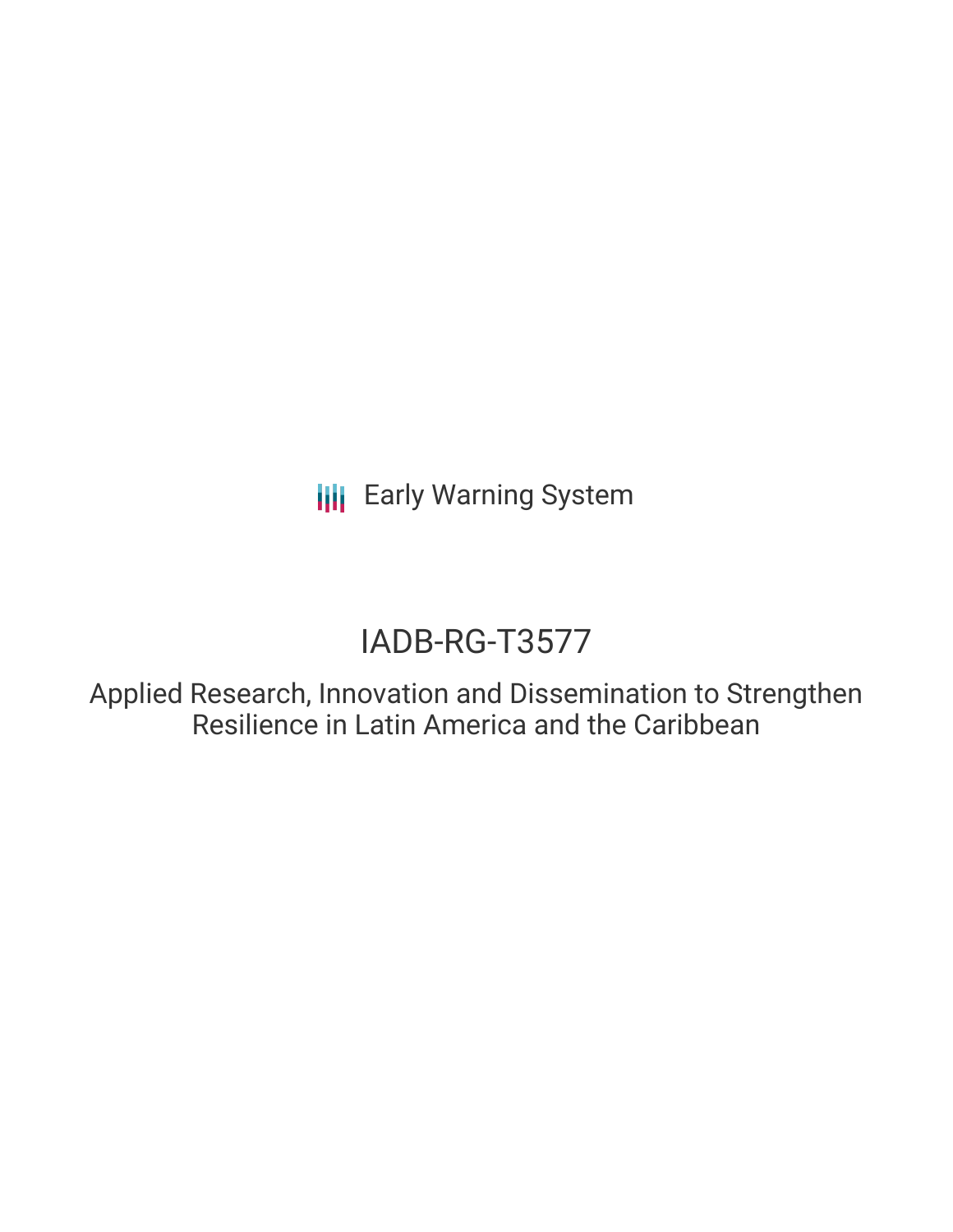

## **Quick Facts**

| <b>Financial Institutions</b>  | Inter-American Development Bank (IADB)         |
|--------------------------------|------------------------------------------------|
| <b>Status</b>                  | Approved                                       |
| <b>Bank Risk Rating</b>        | $\sim$<br>◡                                    |
| <b>Voting Date</b>             | 2020-01-24                                     |
| <b>Borrower</b>                | Regional                                       |
| <b>Sectors</b>                 | Climate and Environment, Technical Cooperation |
| <b>Investment Type(s)</b>      | Grant                                          |
| <b>Investment Amount (USD)</b> | $$0.50$ million                                |
| <b>Project Cost (USD)</b>      | \$0.50 million                                 |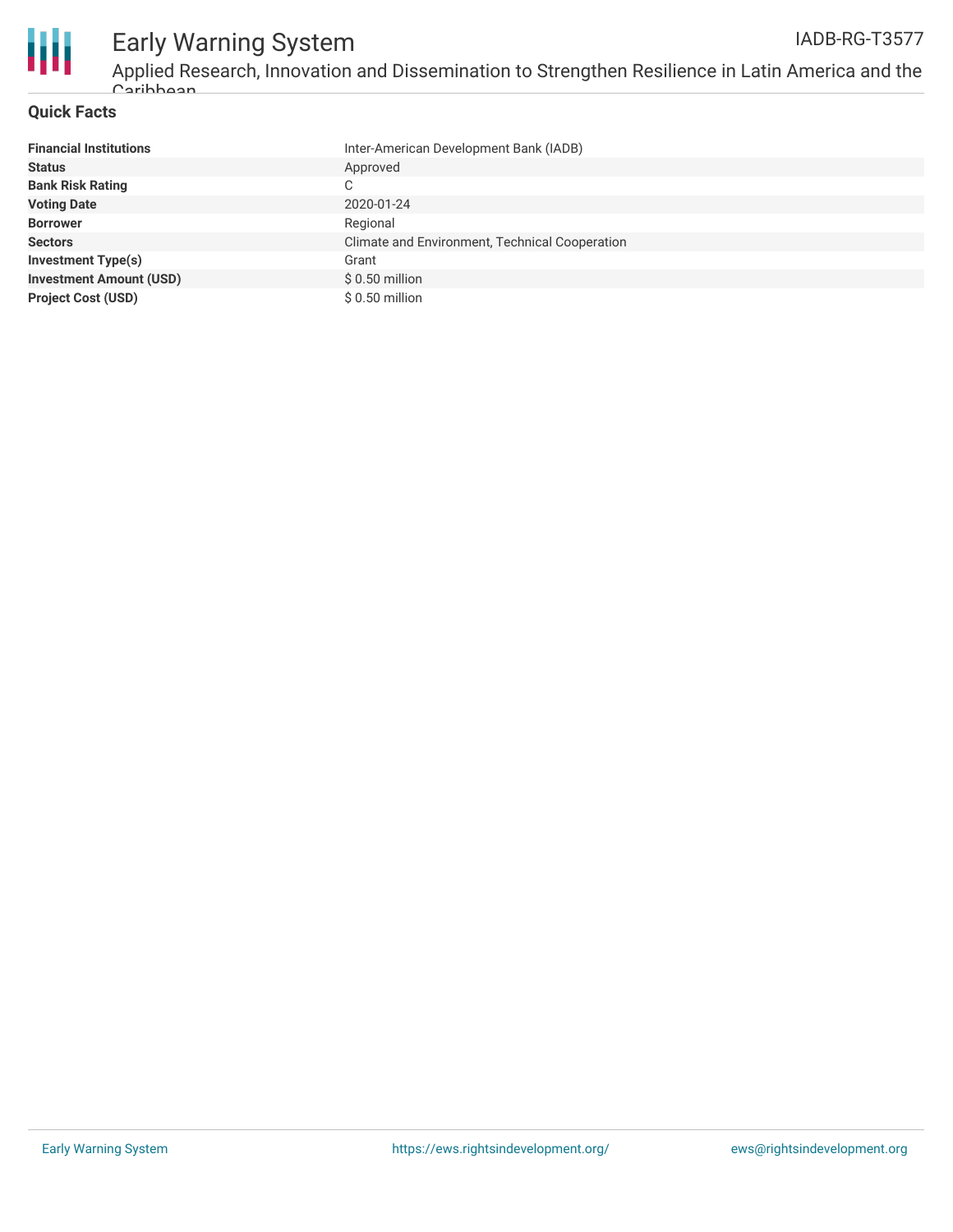

# **Project Description**

The objective of the TC is to support the implementation of the Bank's agenda in applied research, innovation and dissemination in natural disaster risk management (DRM) in Latin America and the Caribbean.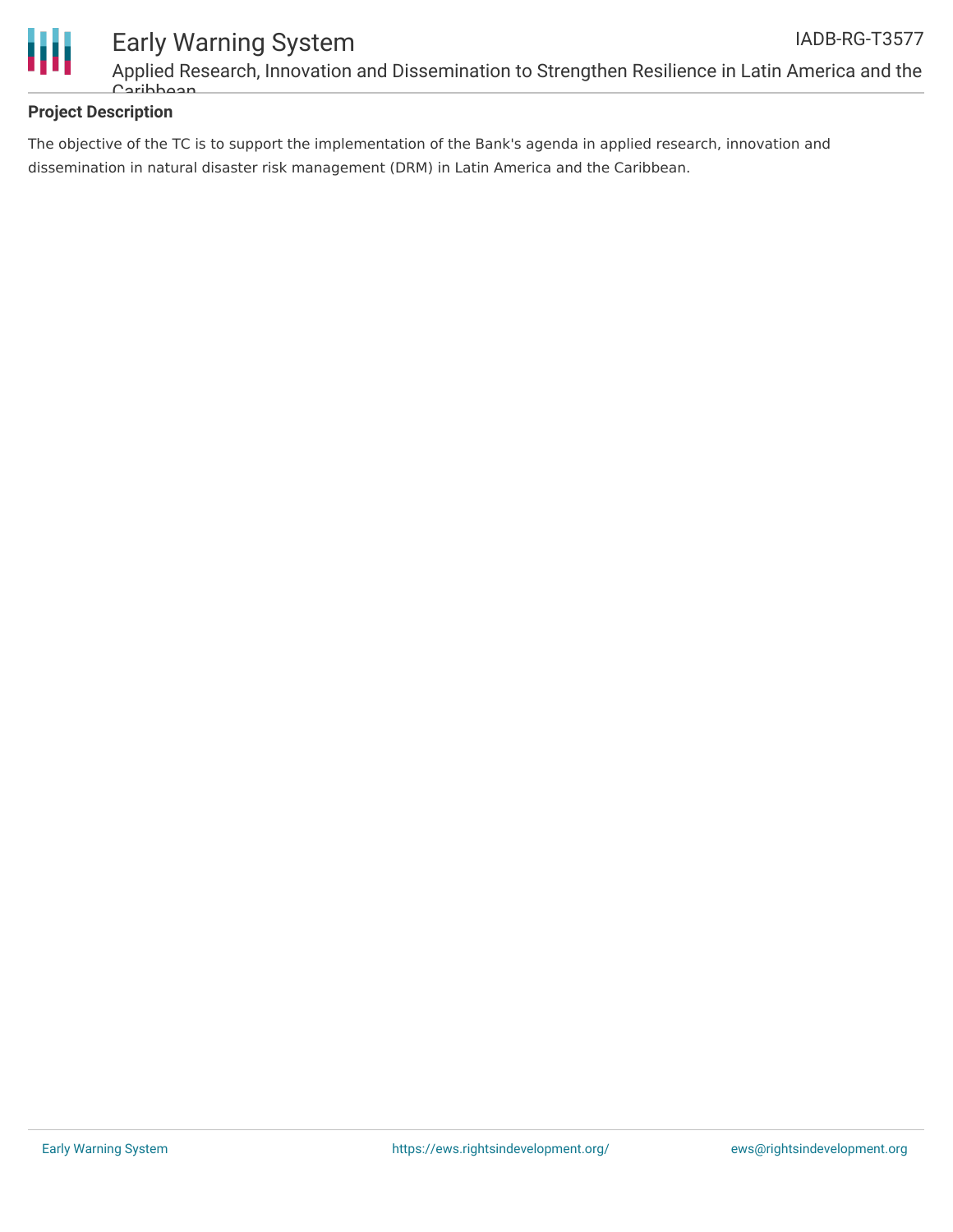

# Early Warning System

Applied Research, Innovation and Dissemination to Strengthen Resilience in Latin America and the Caribbean

### **Investment Description**

• Inter-American Development Bank (IADB)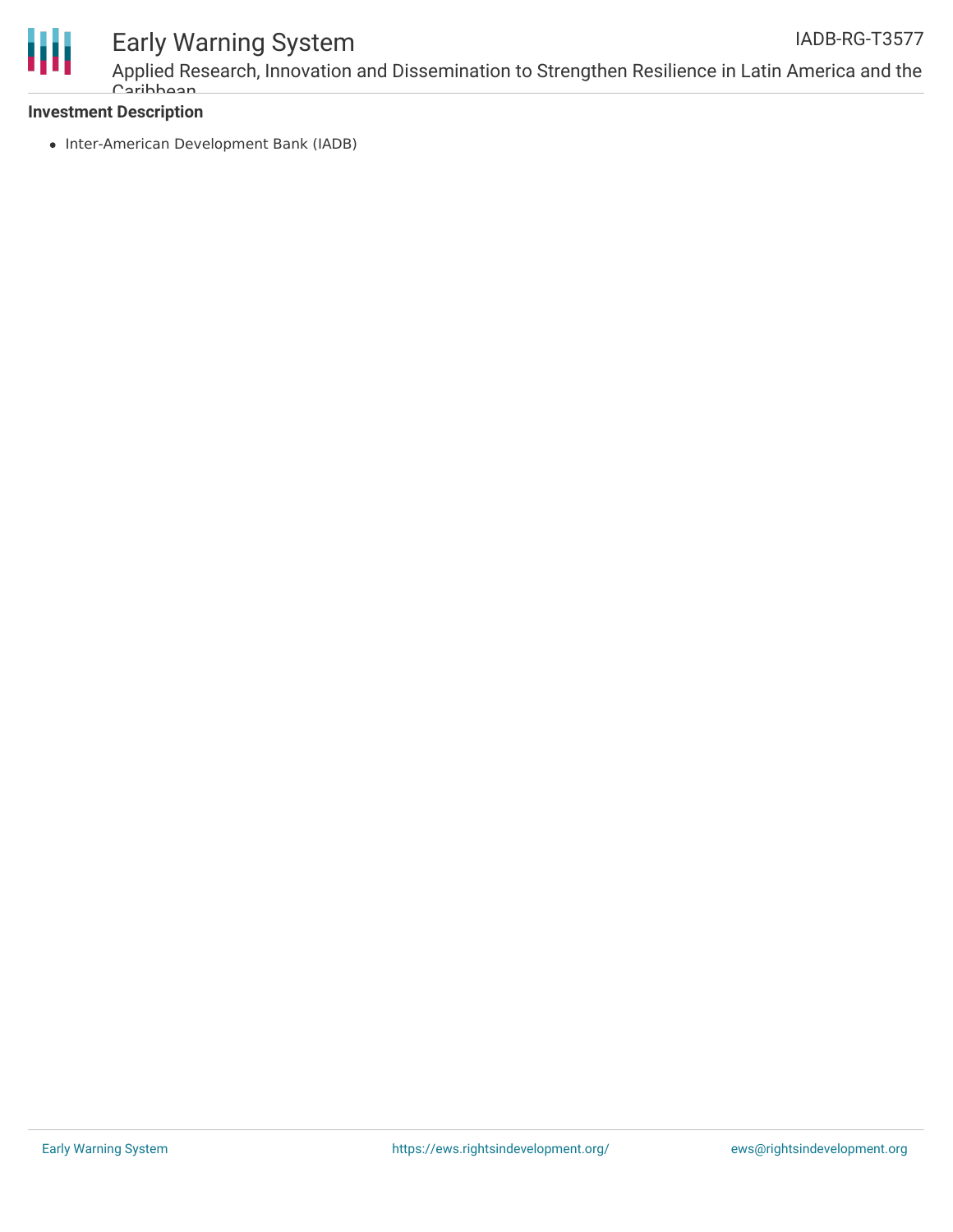

### **Contact Information**

#### ACCOUNTABILITY MECHANISM OF IADB

The Independent Consultation and Investigation Mechanism (MICI) is the independent complaint mechanism and fact-finding body for people who have been or are likely to be adversely affected by an Inter-American Development Bank (IDB) or Inter-American Investment Corporation (IIC)-funded project. If you submit a complaint to MICI, they may assist you in addressing the problems you raised through a dispute-resolution process with those implementing the project and/or through an investigation to assess whether the IDB or IIC is following its own policies for preventing or mitigating harm to people or the environment. You can submit a complaint by sending an email to MICI@iadb.org. You can learn more about the MICI and how to file a complaint at http://www.iadb.org/en/mici/mici,1752.html (in English) or http://www.iadb.org/es/mici/mici,1752.html (Spanish).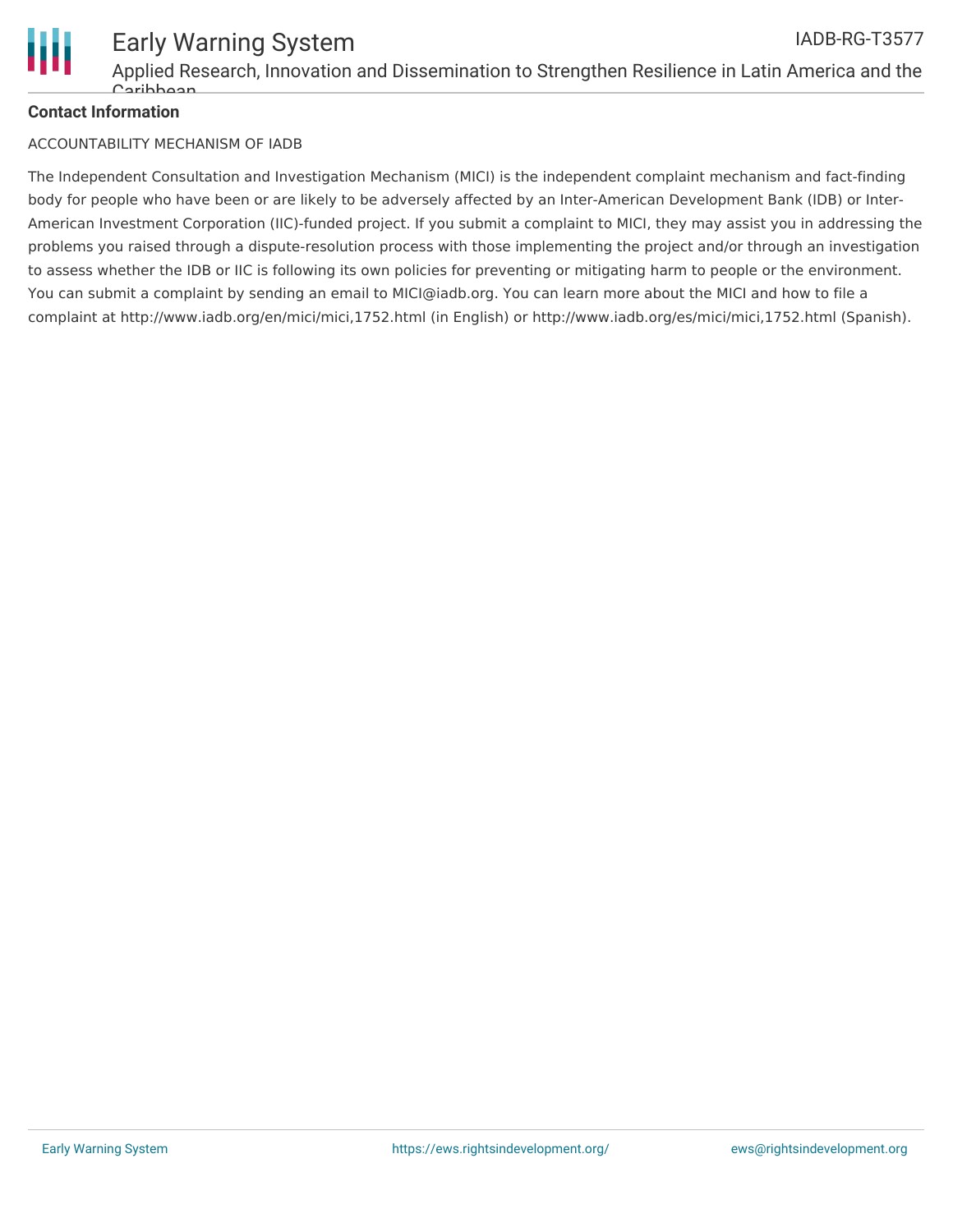

# Early Warning System

Applied Research, Innovation and Dissemination to Strengthen Resilience in Latin America and the Caribbean

#### **Bank Documents**

- Anexo II Fondos Adicionales Plan de Adquisiciones [RG-T3577.xlsx](https://www.iadb.org/Document.cfm?id=EZSHARE-628192697-25)
- Documento de CT [Divulgación\\_33044.pdf](https://www.iadb.org/Document.cfm?id=EZSHARE-628192697-23)
- Matriz de [Resultados\\_76456.pdf](https://www.iadb.org/Document.cfm?id=EZSHARE-628192697-19)
- Memorando de aumento público [RG-T3577.pdf](https://www.iadb.org/Document.cfm?id=EZSHARE-628192697-31)
- Plan de Adquisiciones 73203.pdf
- Solicitud del [Cliente\\_1910.pdf](https://www.iadb.org/Document.cfm?id=EZSHARE-628192697-18)
- TC Abstract público [RG-T3577.pdf](https://www.iadb.org/Document.cfm?id=EZSHARE-628192697-2)
- Términos de [Referencia\\_41419.pdf](https://www.iadb.org/Document.cfm?id=EZSHARE-628192697-20)